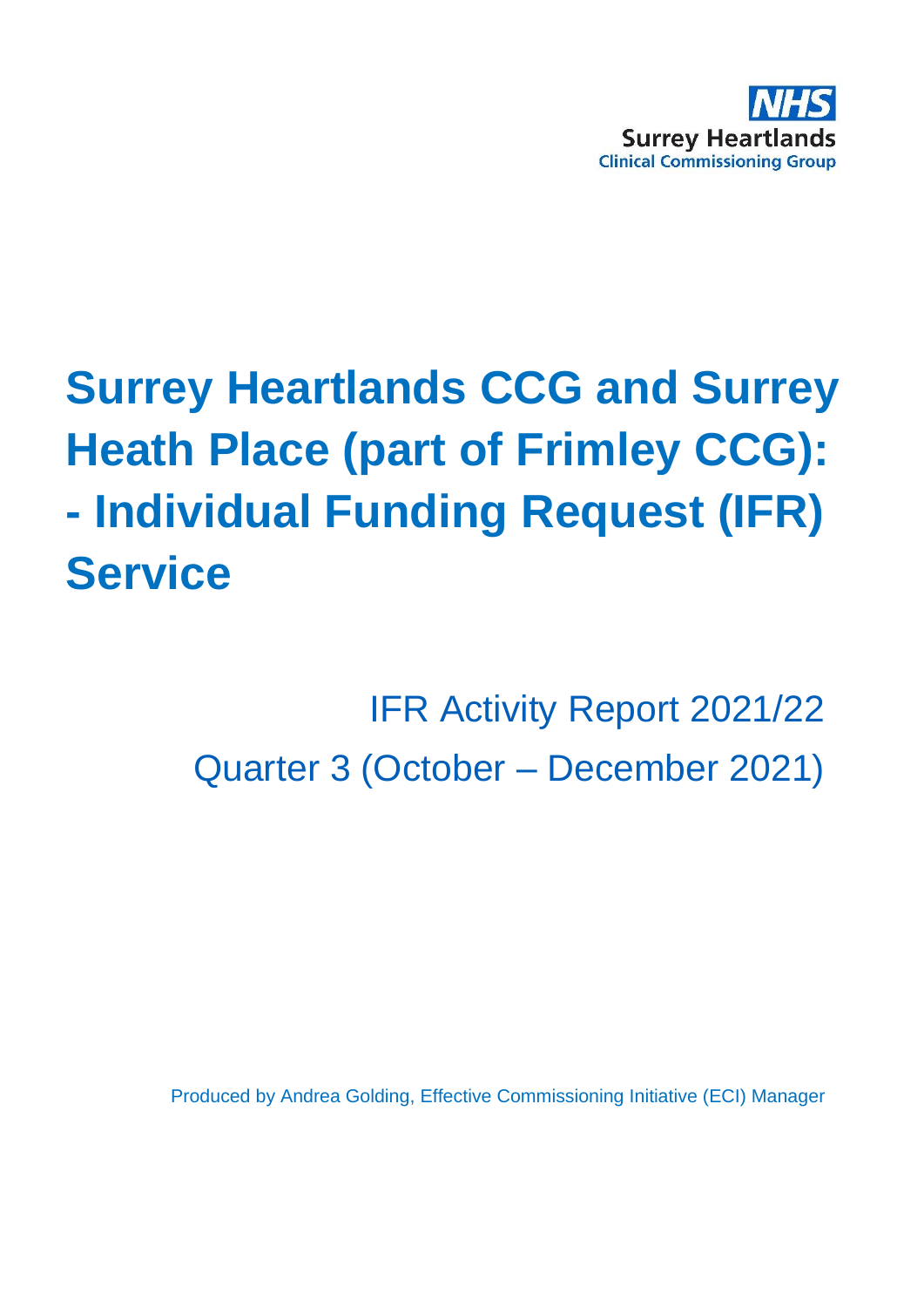#### **Contents**

| 1.  |  |
|-----|--|
| 1.1 |  |
| 2.  |  |
| 2.1 |  |
| 2.2 |  |
| 3.  |  |
| 4.  |  |
| 5.  |  |
| 6.  |  |
| 7.  |  |
| 8.  |  |
| 9.  |  |
| 9.1 |  |
| 9.2 |  |
| 10. |  |
| 11. |  |
| 12. |  |
| 13. |  |
| 14. |  |
| 15. |  |
| 16. |  |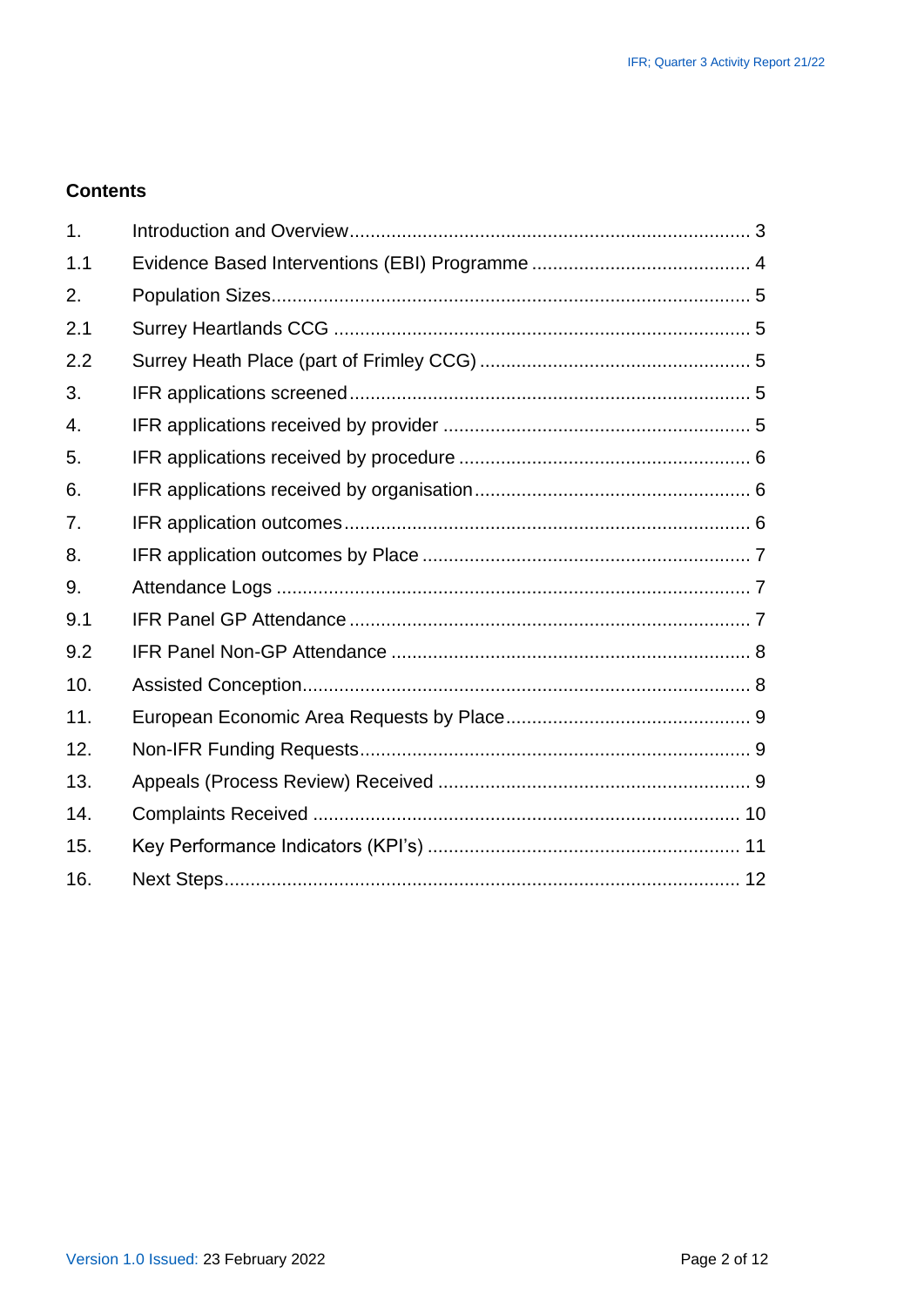#### <span id="page-2-0"></span>**1. Introduction and Overview**

The Effective Commissioning Initiative (ECI) Team at Surrey Heartlands Clinical Commissioning Group (CCG) hosts the Individual Funding Requests (IFR) Service on behalf of East Surrey, Guildford & Waverley, North West Surrey and Surrey Downs Places, and Surrey Heath Place which forms part of Frimley CCG.

The Surrey-wide clinical intervention policies, which includes the Treatments that are not routinely funded requiring an Individual Funding Application (TNRF1), Treatments with restrictions and thresholds (TNRF2) and Assisted Conception policies, are developed on the basis of detailed evidence reviews produced by the Public Health Team and considered by the Surrey Priorities Committee (SPC). The SPC comprises of clinical representation from East Surrey, Guildford and Waverley, North West Surrey, and Surrey Downs Places, and Surrey Heath Place, and makes recommendations on the appropriateness of commissioning of healthcare interventions (e.g., specific treatments, procedures, and care pathways), using the agreed Ethical Framework and considering clinical views.

The SPC will make recommendations, based on the available evidence presented on clinical effectiveness, to the Health & Care Professionals Executive (HCPE) for agreement and ratification prior to publication within the relevant clinical policy. The HCPE sits at system level with representation across all partners and professional groups; the membership is driven by Places, as well as partnership organisations, to ensure robust diversity and holistic representation of views across the system. The HCPE is fully inclusive and reflects the broad range of professions that need to work together through the Integrated Care Board (ICB), the Integrated Care Partnership (ICP) and across Places, provider collaboratives and partners in Primary Care Networks (including General Practice and other primary care and community service partners).

Where there are individual cases whereby a patient's needs cannot be met through existing contractual or commissioning arrangements, and a consultant considers that their patient has an exceptional clinical need for an uncommissioned treatment and wishes to request funding, they have the option of submitting an Individual Funding Request (IFR). When these requests occur, CCGs must have a robust and transparent system in place to assess and determine whether the request should be funded, demonstrating a rational decision-making process for an individual patient.

IFR applications, for procedures and treatments which are not routinely funded on the NHS, are submitted to the ECI Team through an online database called Blueteq. Each application is checked for completeness by the ECI Team, and subsequently screened for eligibility for consideration by the IFR Panel on a weekly basis by the IFR Screening Group. The IFR Screening Group consists of a minimum of 2 clinicians to guarantee a fair and transparent process. IFR applications can be submitted for both interventions and drugs; any received for drugs are processed by the Pharmaceutical Commissioning Team and are not included within this report.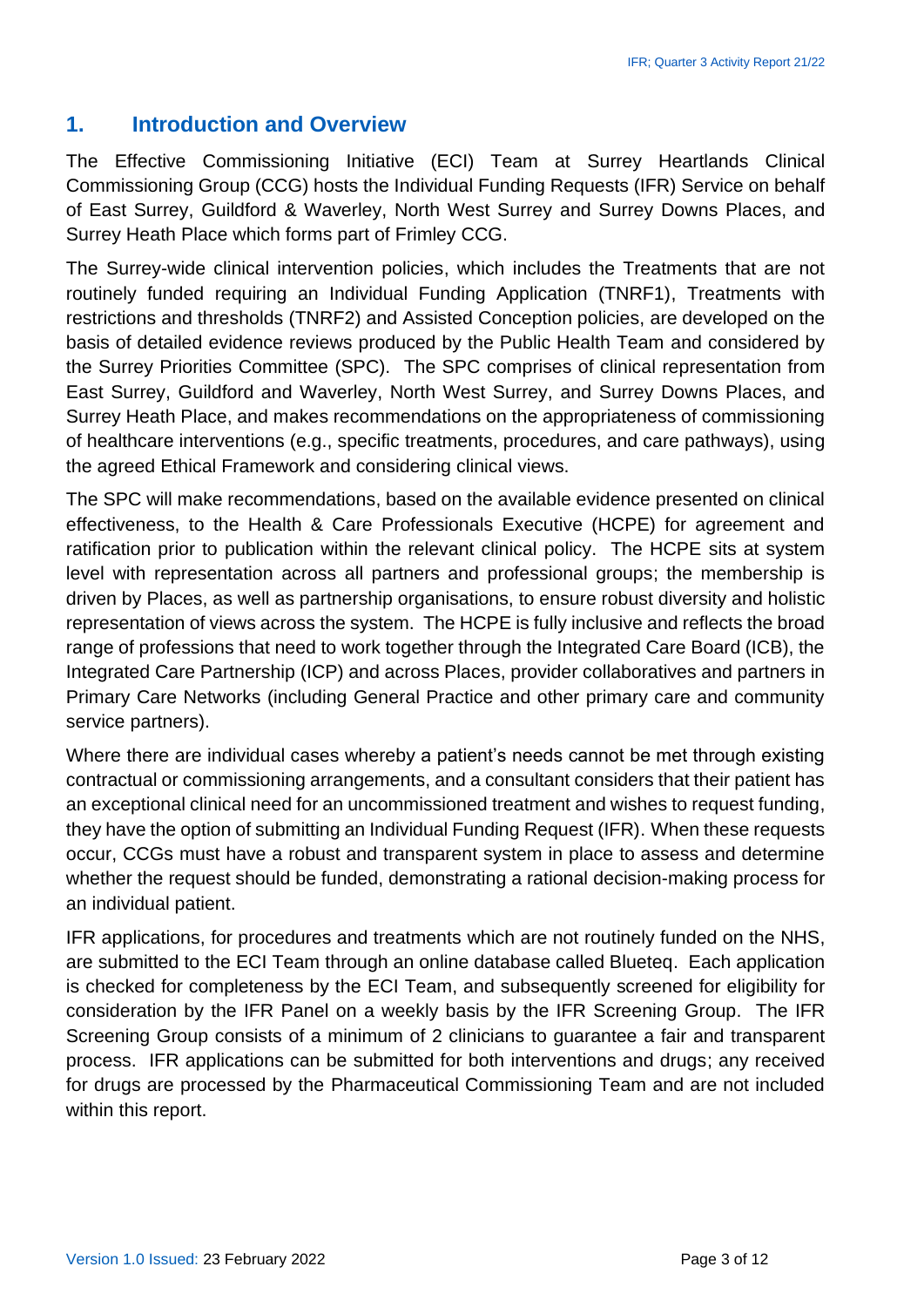IFR applications that are deemed to be eligible for consideration by the IFR Panel are processed and submitted to the next available Panel meeting for clinical discussion. Panel meetings are held on the fourth Wednesday of every month and are attended by clinical representation from each of the 4 Surrey Places, 1 from Surrey Heath Place as well as a pharmacist, a member of the Public Health Team, and a Lay Member. The IFR Panel will decide whether to approve or decline funding.

Following the Panel decision, the ECI Team will communicate the outcome to the applicant. If the applicant wishes to request a review of the Panel outcome following a decision to decline funding, they can do so by contacting the ECI Team within one calendar month of the date of the IFR Panel decision email/letter. Review Panel meetings are organised on an ad-hoc basis; each Place is represented by alternative clinical member to the original Panel.

This report demonstrates the scope of IFR applications which have been received (for interventions only) by the ECI Team over the last quarter.

The data within this report relates to all 4 Surrey Places within Surrey Heartlands CCG: East Surrey, Guildford & Waverley, North West Surrey, and Surrey Downs, and Surrey Heath Place.

In March 2020, NHS England issued guidance that all providers be on a block contract in order to minimise the burden of formal contractual documentation and contract management processes so that staff can focus fully on the COVID-19 response. The block contract arrangement continues to be in place.

#### <span id="page-3-0"></span>**1.1 Evidence Based Interventions (EBI) Programme**

The Evidence Based Interventions (EBI) programme was initiated by NHS England/ Improvement in 2018 and aims to reduce harm and unnecessary interventions taking place by ensuring that those that are routinely available on the NHS are evidence-based and appropriate.

In addition, the programme aims to avoid needless harm to patients and free up scarce professional time for performing other interventions, including creating headroom for proven innovations. The time saved can, in turn, be reinvested into patient care.

NHSE/I compiled an initial list of 17 interventions, known as Wave 1, that had either no or limited clinical effectiveness based on clinical evidence and research including NICE guidelines, Choosing Wisely recommendations and academic studies which formed part of the NHS Standard Acute Contract.

Of the 17 interventions in Wave 1, 4 were categorised as requiring an IFR: Intervention for snoring (not OSA), Dilation and Curettage for heavy menstrual bleeding, Knee Arthroscopy for Osteoarthritis, and Injections for non-specific low back pain without sciatica.

In December 2020, a further 31 interventions/tests/procedures were introduced, known as Wave 2, 2 of which were categorised as requiring an IFR: Exercise ECG for screening for coronary heart disease and Helmet Therapy for treatment of positional plagiocephaly/brachycephaly in children.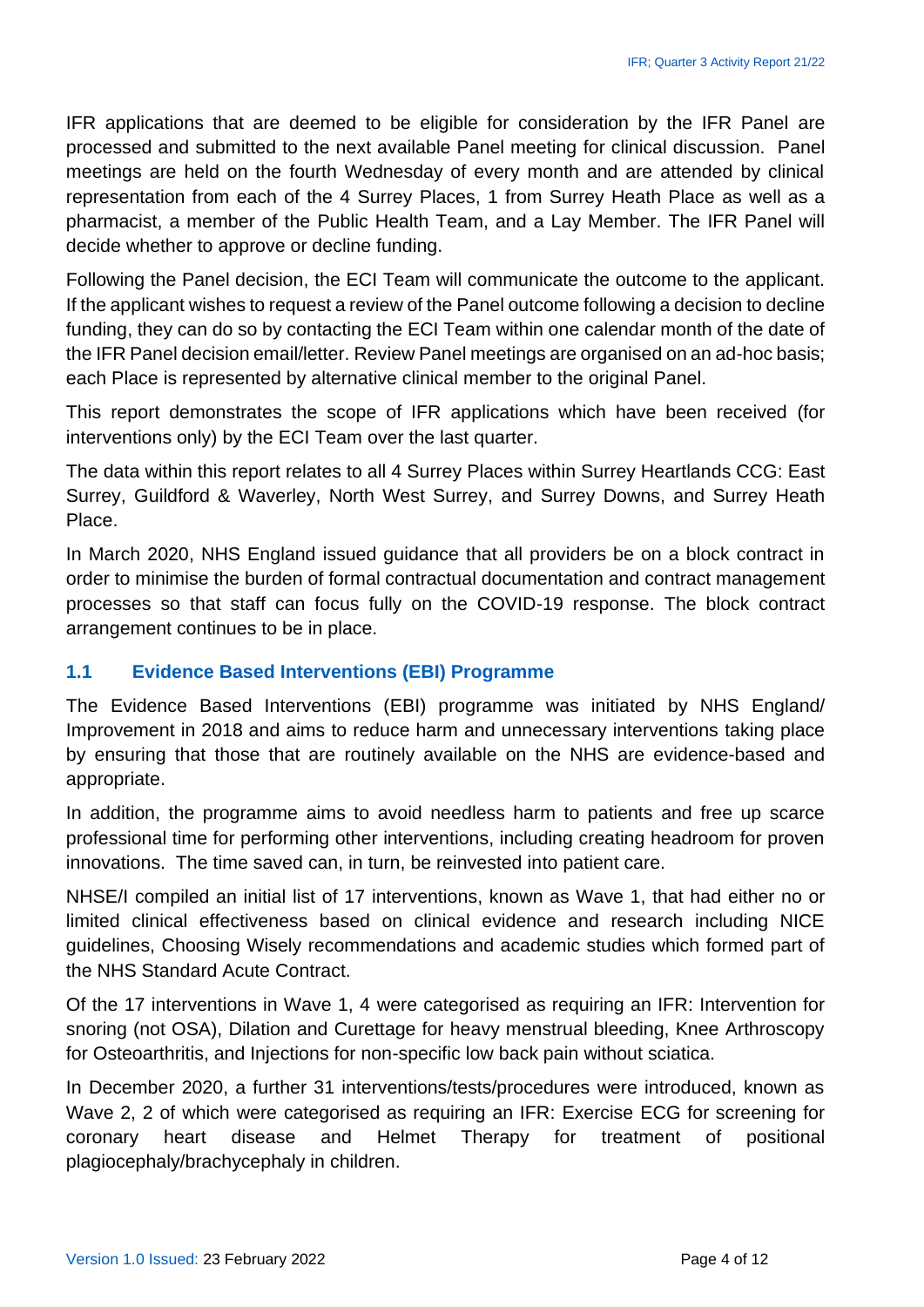Current standard contracts stipulate the requirement to comply with the EBI guidance. Although the guidance is not mandatory, CCG activity is monitored on a monthly basis by NHSE/I. A dashboard is used to present the data for all interventions across the country and can be used to identify providers/commissioners that are outliers against each intervention/test/procedure. The dashboard is accessible via ViewPoint which provides an interactive view of EBI activity across England, down to provider level.

Wave 3 of the EBI Programme is currently in the developmental stages.

# <span id="page-4-0"></span>**2. Population Sizes**

#### <span id="page-4-1"></span>**2.1 Surrey Heartlands CCG**

Surrey Heartlands CCG was formed on 1<sup>st</sup> April 2020 following the merger of 4 CCGs from across Surrey (East Surrey, Guildford & Waverley, North West Surrey, and Surrey Downs CCGs). The CCG has a population size of around 1.1 million people, which equates to around 90% of the total population of Surrey, with 104 GP practices working together across the 4 local areas.

#### <span id="page-4-2"></span>**2.2 Surrey Heath Place (part of Frimley CCG)**

Surrey Heath Place forms part of Frimley CCG and covers a population of 95,000 people who are registered with GPs in Ash Vale, Bagshot, Camberley, and Frimley.

# <span id="page-4-3"></span>**3. IFR applications screened**

All complete IFR applications are screened for eligibility for consideration by the IFR Panel. Where applications have been withdrawn, they are considered to be incomplete, and the applicant is advised that they can resubmit at any time.

| <b>Month</b> | No of IFR's<br>screened | <b>Eligible for</b><br><b>Panel</b> | Ineligible for<br><b>Panel</b> | <b>Further</b><br>information<br>required |
|--------------|-------------------------|-------------------------------------|--------------------------------|-------------------------------------------|
| Oct          |                         |                                     |                                |                                           |
| <b>Nov</b>   |                         |                                     |                                |                                           |
| <b>Dec</b>   |                         |                                     |                                |                                           |

# <span id="page-4-4"></span>**4. IFR applications received by provider**

During the same time period for the previous year, 2020/21, there has been just over a 41% decrease, equating to 5 IFR applications less in comparison.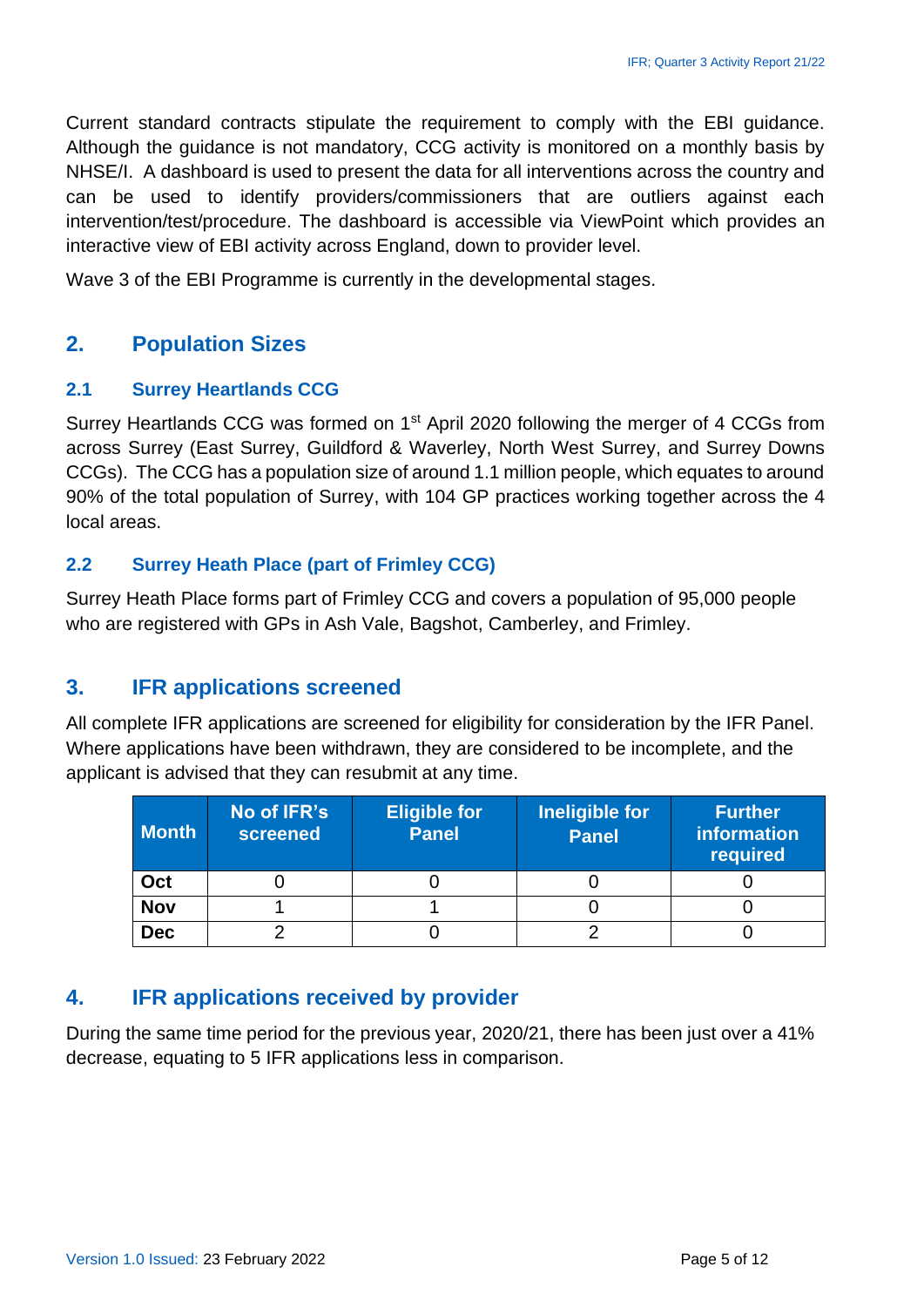| <b>Provider</b>                                    | <b>Activity</b> |
|----------------------------------------------------|-----------------|
| <b>Airedale NHS Trust</b>                          |                 |
| Ashford & St Peters Hospitals NHS Foundation Trust |                 |
| Queen Victoria Hospital NHS Foundation Trust       |                 |
| Spire Thames Valley Hospital & Windsor Clinic      |                 |
| Surrey & Sussex Healthcare NHS Trust               |                 |
| <b>Grand Total</b>                                 |                 |

# <span id="page-5-0"></span>**5. IFR applications received by procedure**

The table below shows the procedures for which IFRs were submitted during Quarter 3.

| <b>Procedure</b>        | <b>Activity</b> |  |
|-------------------------|-----------------|--|
| Abdominoplasty          |                 |  |
| Apronectomy             |                 |  |
| <b>Brow Lift</b>        |                 |  |
| Foot & Ankle Procedure  |                 |  |
| Hip & Knee replacements |                 |  |
| Labiaplasty             |                 |  |
| Septorhinoplasty        |                 |  |
| <b>Grand Total</b>      |                 |  |

# <span id="page-5-1"></span>**6. IFR applications received by organisation**

The table below shows the number of IFR applications received for each of the 4 Surrey Heartlands Places, and Surrey Heath Place during Quarter 3.

| <b>Organisation</b>                   | <b>Activity</b> |
|---------------------------------------|-----------------|
| <b>East Surrey Place</b>              |                 |
| <b>Guildford &amp; Waverley Place</b> |                 |
| <b>North West Surrey Place</b>        |                 |
| <b>Surrey Downs Place</b>             |                 |
| <b>Surrey Heath Place</b>             |                 |
| <b>Grand Total</b>                    |                 |

# <span id="page-5-2"></span>**7. IFR application outcomes**

Very few applications have been received during this period; of the 7 that were received, 5 were withdrawn; the common themes being:

• There is a policy therefore an IFR application is not required, e.g., a procedure that is funded where it can be demonstrated that a patient meets the criteria.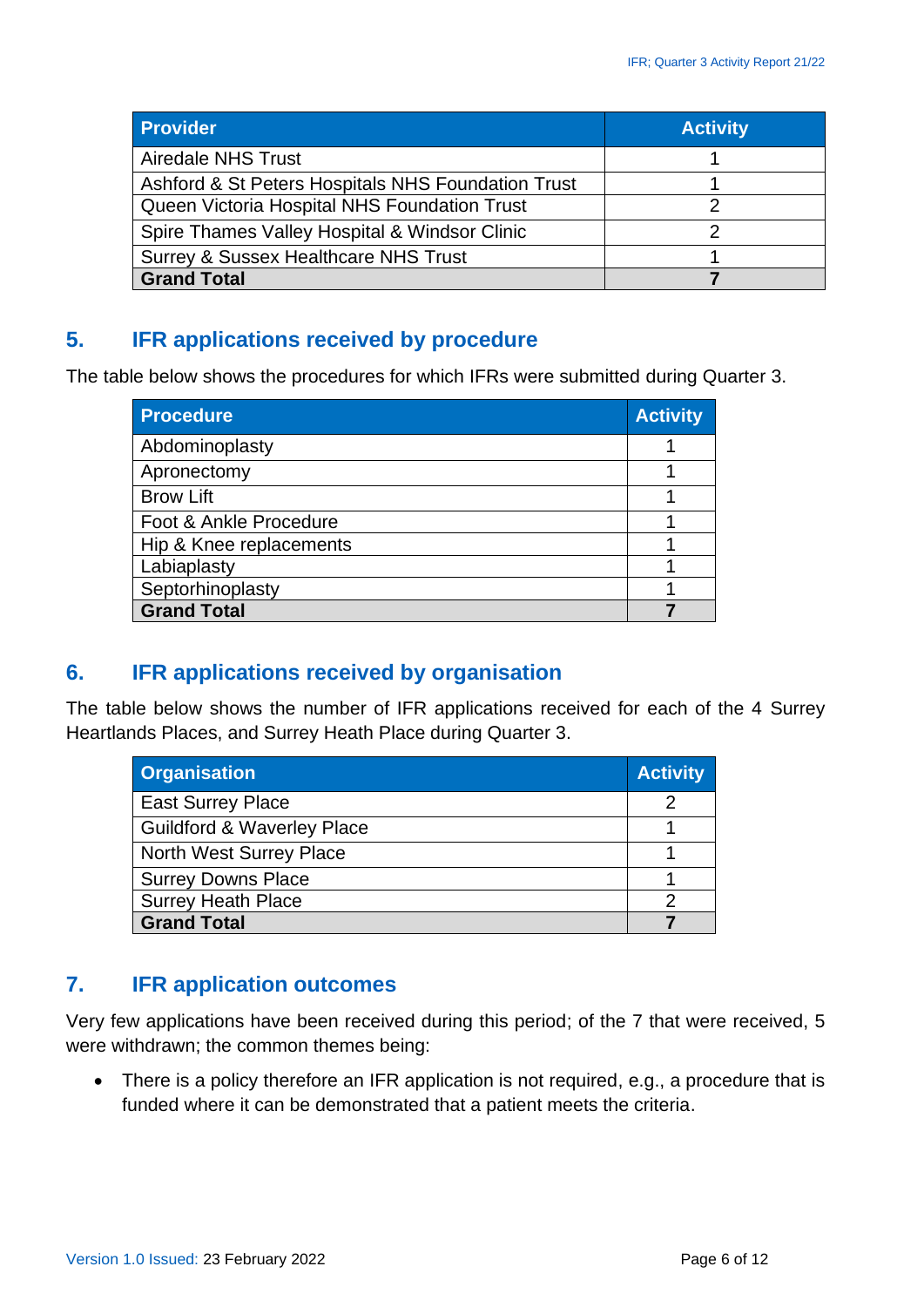• Insufficient clinical detail was provided, or the request was uploaded onto the Blueteq database but not fully submitted, i.e., an application remains incomplete despite numerous attempts by the ECI Team to obtain the omitted information from the requesting clinician. If no response is received, the application is withdrawn.

| <b>Status</b>                                      | <b>Activity</b> |
|----------------------------------------------------|-----------------|
| <b>IFR: Withdrawn</b>                              | b               |
| IFR; Ineligible for consideration by the IFR Panel |                 |
| IFR; Further information requested                 |                 |
| <b>Grand Total</b>                                 |                 |

#### <span id="page-6-0"></span>**8. IFR application outcomes by Place**

The table below shows the outcomes for all the IFR applications that were submitted during this quarter. Where cases are incomplete, no costs are available.

|                                | <b>IFR Outcome</b>                                 | <b>Activity</b> | <b>Anticipated Cost</b> |
|--------------------------------|----------------------------------------------------|-----------------|-------------------------|
|                                | <b>East Surrey Place</b>                           |                 |                         |
|                                | IFR; Ineligible for consideration by the IFR Panel |                 | £10,000                 |
|                                | IFR; Further information requested                 |                 | £5,000                  |
|                                | <b>Guildford &amp; Waverley Place</b>              |                 |                         |
|                                | IFR: Withdrawn                                     | 1               | £0                      |
| <b>North West Surrey Place</b> |                                                    |                 |                         |
|                                | IFR: Withdrawn                                     | 4               | £0                      |
|                                | <b>Surrey Downs Place</b>                          |                 |                         |
|                                | IFR: Withdrawn                                     |                 | £0                      |
|                                | <b>Surrey Heath Place (part of Frimley CCG)</b>    |                 |                         |
|                                | IFR: Withdrawn                                     | $\overline{2}$  | £0                      |
| <b>Grand Total</b>             |                                                    |                 | £15,000                 |

# <span id="page-6-1"></span>**9. Attendance Logs**

The October and November IFR Panel meetings held were to consider intervention cases only, and the Panel held in December was to consider a drug request only.

#### <span id="page-6-2"></span>**9.1 IFR Panel GP Attendance**

The table below shows the attendance log for the GPs that were present at each IFR Panel meeting during this quarter.

| <b>Name</b>       | <b>Organisation</b>      | Oct | <b>Nov</b> | <b>Dec</b> |
|-------------------|--------------------------|-----|------------|------------|
| Dr Bethan Forgie  | <b>East Surrey Place</b> |     |            |            |
| Dr Joe McGilligan | <b>East Surrey Place</b> |     |            |            |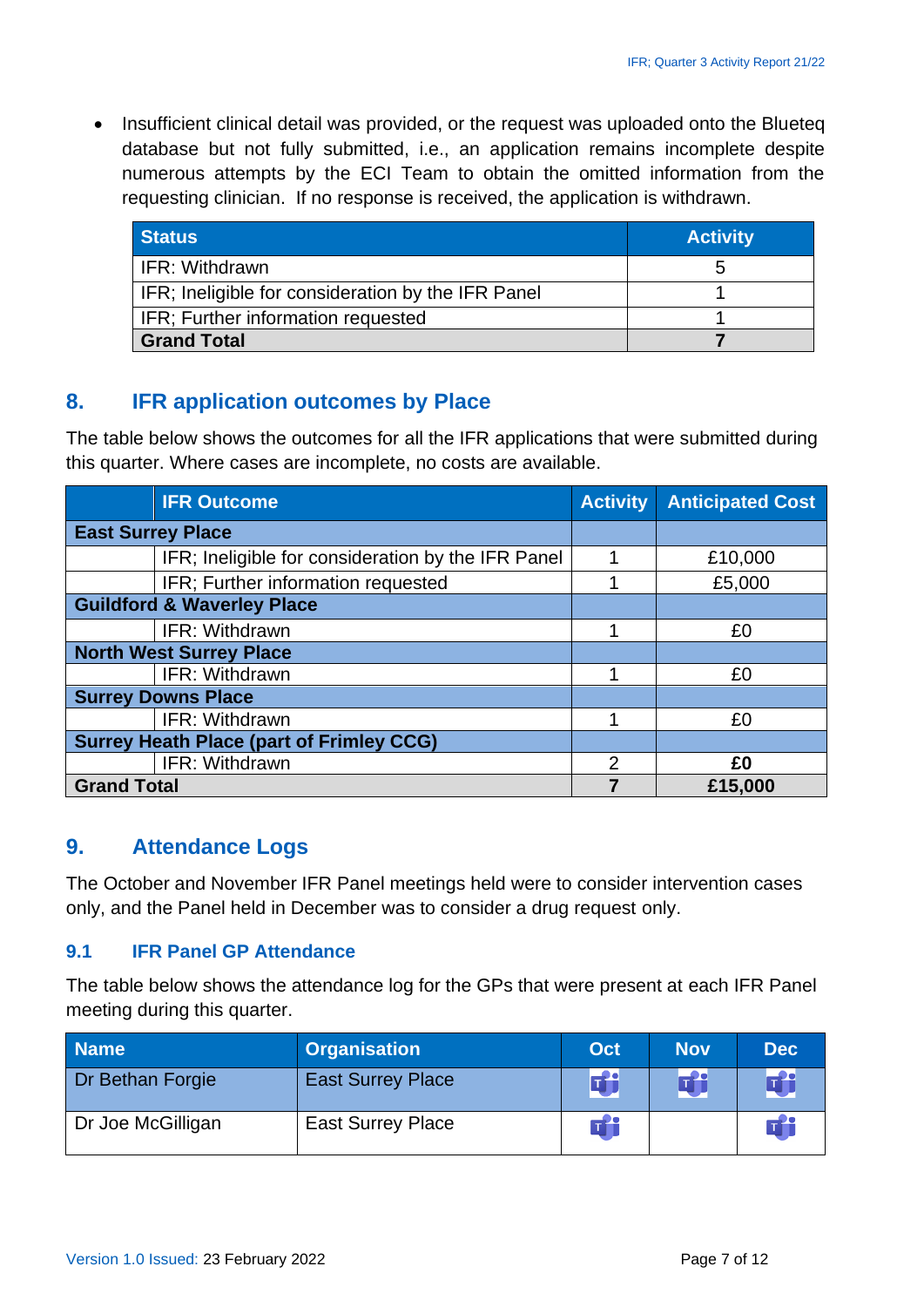| <b>Name</b>             | <b>Organisation</b>                   | <b>Oct</b> | <b>Nov</b> | <b>Dec</b> |
|-------------------------|---------------------------------------|------------|------------|------------|
| <b>Dr Dan Grimstead</b> | <b>East Surrey Place</b>              |            |            | Ej:        |
| Dr David Eyre-Brook     | <b>Guildford &amp; Waverley Place</b> | di         | ďi         | di         |
| Dr Philippa Woodward    | <b>North West Surrey Place</b>        | ďj         | Ŵ          | Ej j       |
| Dr Phi Vo               | <b>Surrey Downs Place</b>             | ďj         |            |            |
| Dr Ruchika Gupta        | <b>Surrey Downs Place</b>             |            | Ej j       |            |
| Dr John Fraser          | <b>Surrey Heath Place</b>             | ďj         | ďi         | ďi         |

#### <span id="page-7-0"></span>**9.2 IFR Panel Non-GP Attendance**

The table below shows the attendance log for the non-GPs that were present at the IFR Panel meetings during this time period.

| <b>Name</b>           | <b>Organisation/Role</b>                                   | Oct  | <b>Nov</b> | <b>Dec</b> |
|-----------------------|------------------------------------------------------------|------|------------|------------|
| Dr Iain Cruickshank   | <b>Independent Clinical Chair</b>                          | ďj   | Ŵ          |            |
| Dr Elizabeth Saunders | <b>Public Health, Surrey County</b><br>Council             |      | ďi         | di         |
| <b>Tejinder Bahra</b> | Medicines Management Team,<br><b>Surrey Heartlands CCG</b> | Ŵ    | Ú          | Ej:        |
| <b>Paul Barton</b>    | Lay Member                                                 | Új   | ďj         | Ú          |
| <b>Andrea Golding</b> | <b>ECI Team, Surrey Heartlands</b><br><b>CCG</b>           |      | Ej j       |            |
| <b>Taylor Keech</b>   | <b>ECI Team, Surrey Heartlands</b><br><b>CCG</b>           | di   | di         | di         |
| <b>Clare Johns</b>    | Medicines Management Team,<br><b>Surrey Heartlands CCG</b> |      |            | Ej:        |
| Georgina Randall      | Medicines Management Team,<br><b>Surrey Heartlands CCG</b> |      |            | Új         |
| <b>Peter Dawson</b>   | <b>Public Health, Surrey County</b><br>Council             | Ej j |            |            |

# <span id="page-7-1"></span>**10. Assisted Conception**

Under patient choice, patients who are registered with a Surrey Heartlands CCG or Surrey Heath Place GP have the option of choosing where to undergo their Assisted Conception treatment, although there are 3 preferred providers that are commissioned. These providers are Care Fertility (previously Nuffield Health, Woking Hospital), Croydon Health Services NHS Trust (Mayday) and Kingston Hospital NHS Foundation Trust.

Up to 2 full cycles (consisting of 1 fresh and 1 frozen cycle) of IVF, with or without ICSI, are funded in eligible women who are aged no more than 39 years at the time of their referral to a fertility clinic.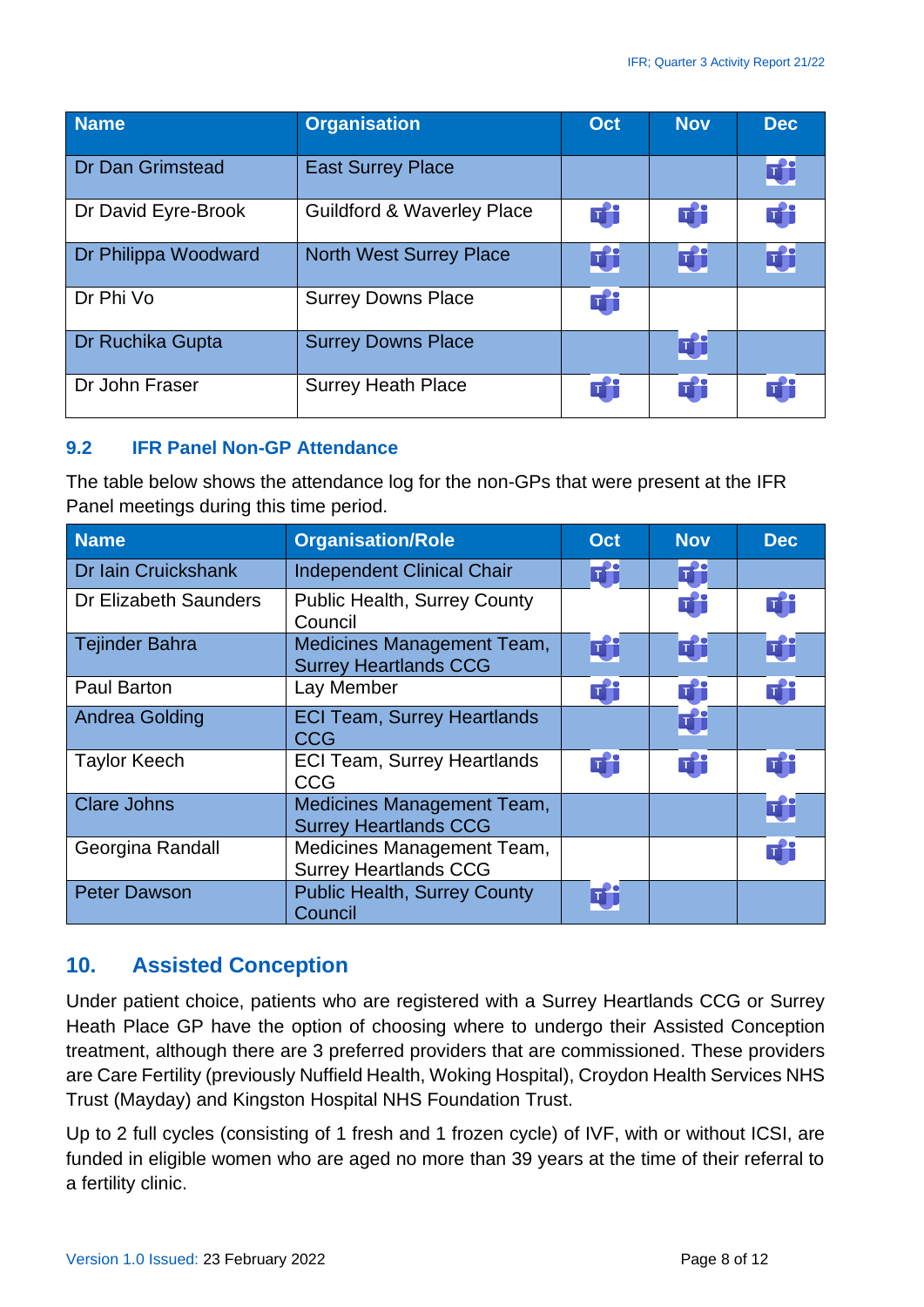If the woman reaches the age of 40 during treatment, then that cycle can be completed but no others must be initiated.

No IFR applications were received for Assisted Conception procedures between October and December 2021.

#### <span id="page-8-0"></span>**11. European Economic Area Requests by Place**

European Economic Area (EEA) requests are for routine treatments which took place in a European country. Places are responsible for reimbursing patients if the treatment would have been routinely available on the NHS. All EEA requests are managed by NHS England. When treatment takes place via this route, the designated team at NHS England submit a request for reimbursement of costs to the patients Place.

All EEA requests are managed by the ECI Team; each request is logged by the team and the patients Place makes the decision on whether the reimbursement should be made.

Requests received from NHS England contain minimal information and do not include the costs involved in the treatment. If a response is not submitted to NHS England within 7 working days, they have the authorisation to approved funding on behalf of the patients Place providing the treatment undertaken is funding locally. NHS England will then recharge the appropriate Place.

No EEA reimbursement claims were made during this period.

# <span id="page-8-1"></span>**12. Non-IFR Funding Requests**

Applications that are submitted for treatments/procedures/equipment that does not fall under the remit of IFR but still require funding via Surrey Heartlands CCG/Surrey Heath Place, are processed via an Outside Remit Request (ORR). The ECI Team log the request details onto a central document and then send the completed, anonymised ORR form to the relevant contracting team for a response.

During this period, 1 request was submitted to the ECI Team for a Surrey Downs Place patient diagnosed with Incomplete Tetraplegic who required a Granstand Standing Frame at a cost of £6748. The request was reviewed and subsequently approved.

# <span id="page-8-2"></span>**13. Appeals (Process Review) Received**

When the IFR Panel has not supported a funding request for a treatment, the patient or requesting clinician have the option of requesting that the process which led to the decision be subject to review. The request must be submitted to the ECI Team within 28 working days of the IFR Panel outcome and submitted in writing via email.

The IFR Review Panel will consider whether the process followed by the IFR Panel was fair and consistent, based on whether the decision reached: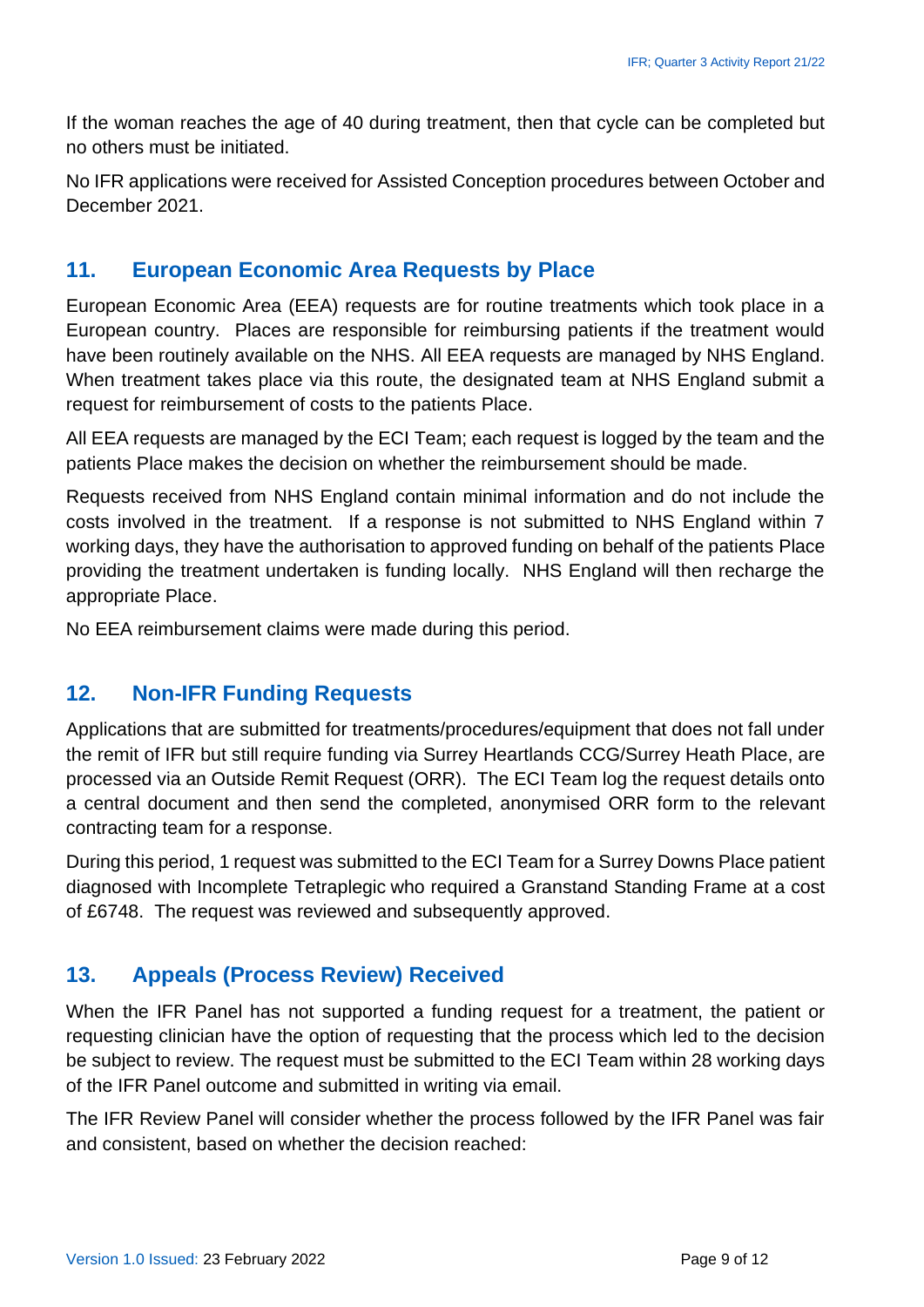- Was taken following a process which was consistent with the policies of CCG;
- Was a decision which a reasonable IFR Panel was entitled to reach;
- Understood, took into account and weighed, all the relevant evidence; and
- Did not take into account any irrelevant factors.

In the event that the IFR Review Panel considers that there was any procedural error in the IFR Panel's decision, they will consider whether there was any reasonable prospect that the IFR Panel could have come to a different decision had that error not been made.

If the IFR Review Panel considers that there was no reasonable prospect of the IFR Panel coming to a different decision, then the IFR Review Panel will approve the decision notwithstanding the procedural error. If the IFR Review Panel considers that there was a reasonable prospect that the IFR Panel may have come to a different decision had the error not been made, the IFR Review Panel will require the IFR Panel to reconsider the decision. New information provided cannot be taken into consideration.

No review requests were received between October and December 2021.

# <span id="page-9-0"></span>**14. Complaints Received**

Complaints that relate to the IFR process are submitted directly to the Surrey Heartlands CCG complaints team who will, in turn, contact the ECI Team for a response to de drafted.

| <b>Organisation</b>               | <b>Details of complaint</b>                                                  | <b>Outcome</b>                                                                                                                                                                                                                                                 |
|-----------------------------------|------------------------------------------------------------------------------|----------------------------------------------------------------------------------------------------------------------------------------------------------------------------------------------------------------------------------------------------------------|
| <b>East Surrey Place</b>          | Refashioning of scar:<br>Patient's mother unhappy with<br><b>IFR</b> outcome | Patient's mother advised that if the<br>consultant is able to provide further<br>details of clinical exceptionality, a<br>new IFR can be submitted for<br>consideration. To date, no new<br>application has been received from<br>the consultant. Case closed. |
| <b>North West Surrey</b><br>Place | Refashioning of scar: Patient<br>unhappy with IFR outcome                    | Patient's consultant feels that<br>surgery will not improve the visual<br>aspects of the scar and could<br>potentially make it worse. The<br>decision to decline funding remains.<br>Case closed.                                                              |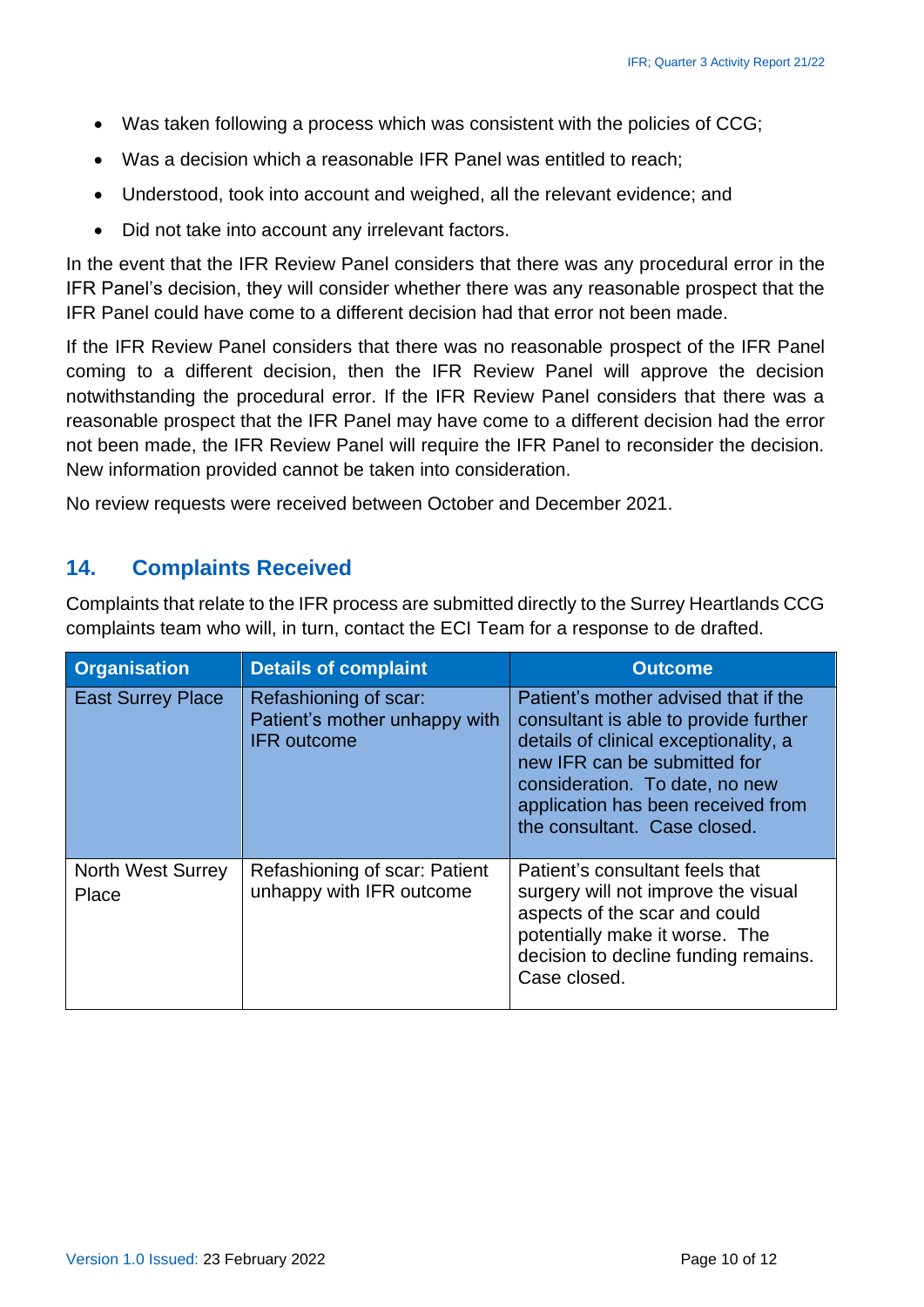| <b>Organisation</b>               | <b>Details of complaint</b>                                                                                                                        | <b>Outcome</b>                                                                                                                                                                                                                                                                                                                                                                                                                                                                                                                 |
|-----------------------------------|----------------------------------------------------------------------------------------------------------------------------------------------------|--------------------------------------------------------------------------------------------------------------------------------------------------------------------------------------------------------------------------------------------------------------------------------------------------------------------------------------------------------------------------------------------------------------------------------------------------------------------------------------------------------------------------------|
| <b>North West Surrey</b><br>Place | <b>Assisted Conception: Patient</b><br>had ongoing complaints with<br>her provider and queried the<br>rationale for the age and BMI<br>thresholds. | Patient had ongoing complaints with<br>the hospital. An IFR was declined by<br>the Panel as her clinical presentation<br>was not exceptional. The patient<br>provided new information that was<br>not provided to us by the applicant<br>therefore the consultant was advised<br>that they could submit a new<br>application; to date, no new<br>application has been received. The<br>patient continues to be in regular<br>contact with the Complaints Team<br>around this matter, therefore this<br>complaint remains open. |

# <span id="page-10-0"></span>**15. Key Performance Indicators (KPI's)**

The ECI Team work to Key Performance Indicators (KPI's) in order to ensure that the IFR process is managed in a robust manner. The table below shows the details of each KPI and whether the target was met each month.

| <b>KPI</b>                                                                                                                                  | <b>Target</b> | Oct  | <b>Nov</b> | <b>Dec</b> |
|---------------------------------------------------------------------------------------------------------------------------------------------|---------------|------|------------|------------|
| IFR applications reviewed within 5 working days of                                                                                          | 100%          | 100% | 100%       | 100%       |
| receipt                                                                                                                                     |               |      |            |            |
| Response sent to requesting clinicians within 5<br>working days when applications submitted<br>incomplete                                   | 100%          | 100% | 100%       | 100%       |
| Applications received which are outside of the<br>remit of the ECI Team, returned to the requesting<br>clinician within 5 working days      | 100%          | 100% | 100%       | 100%       |
| IFR application outcome communicated to<br>requesting clinician within 35 working days (from<br>the date completed information is received) | 100%          | 100% | 100%       | 100%       |
| Urgent requests receive a decision within 3<br>working days of receipt                                                                      | 100%          | 100% | 100%       | 100%       |